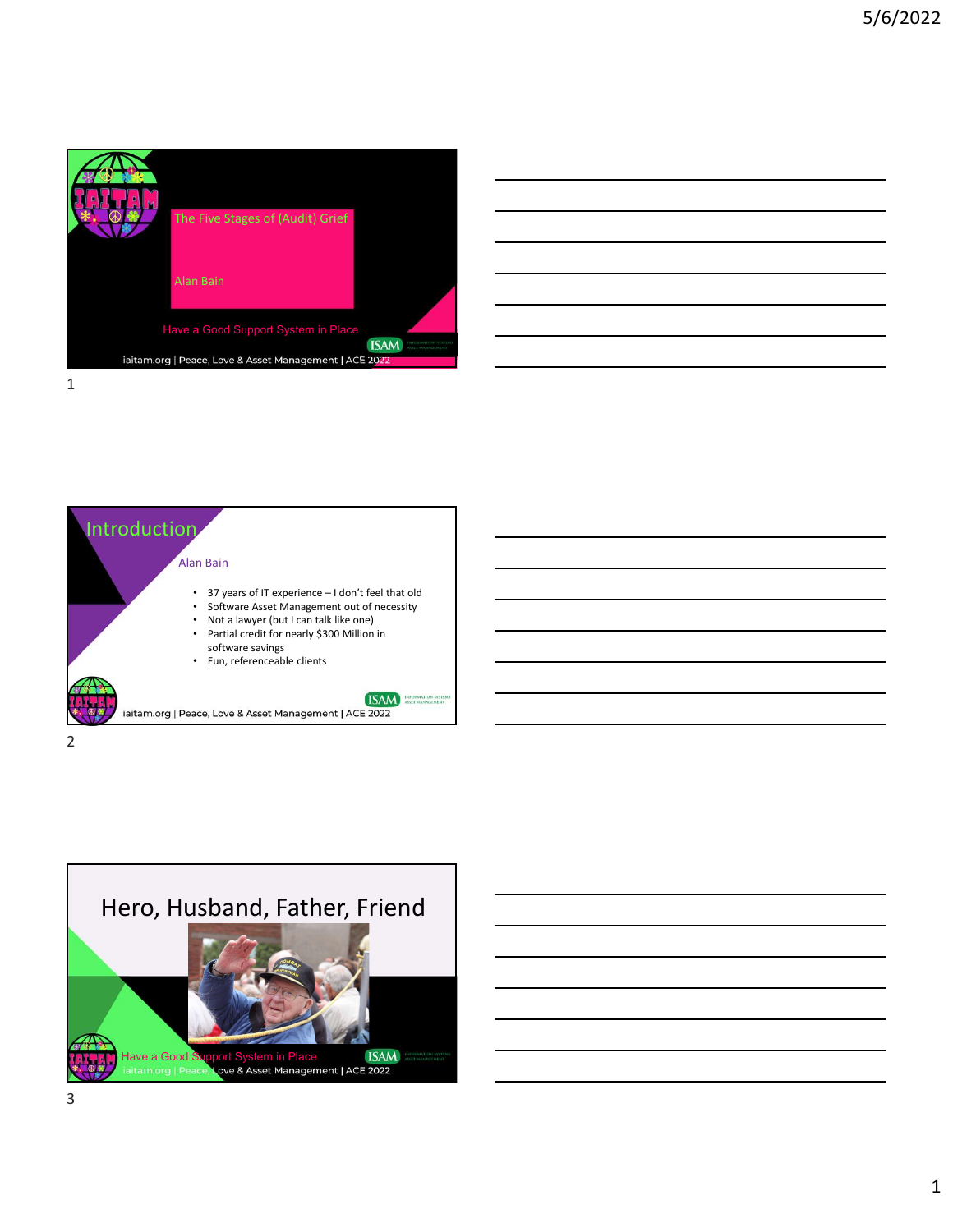





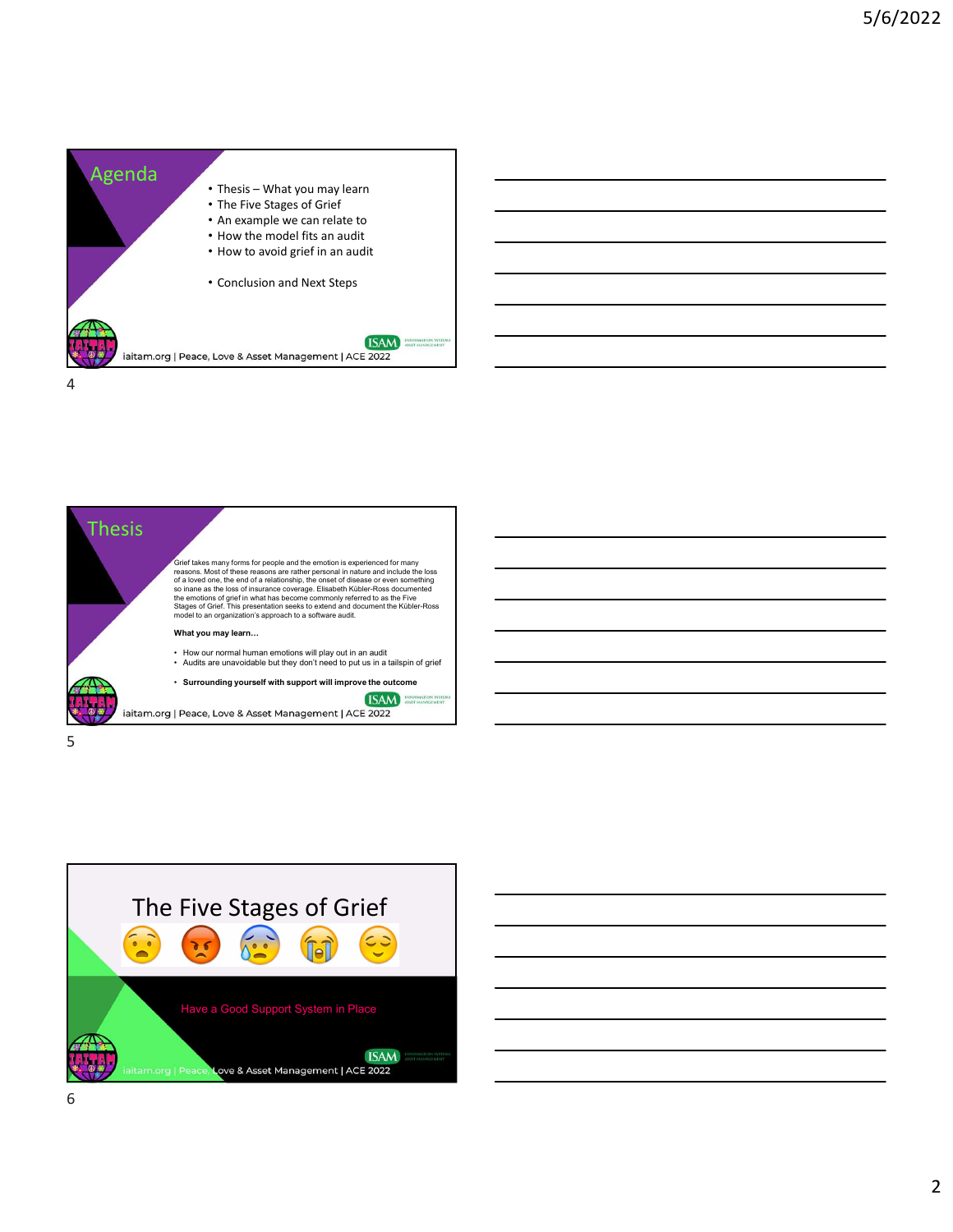





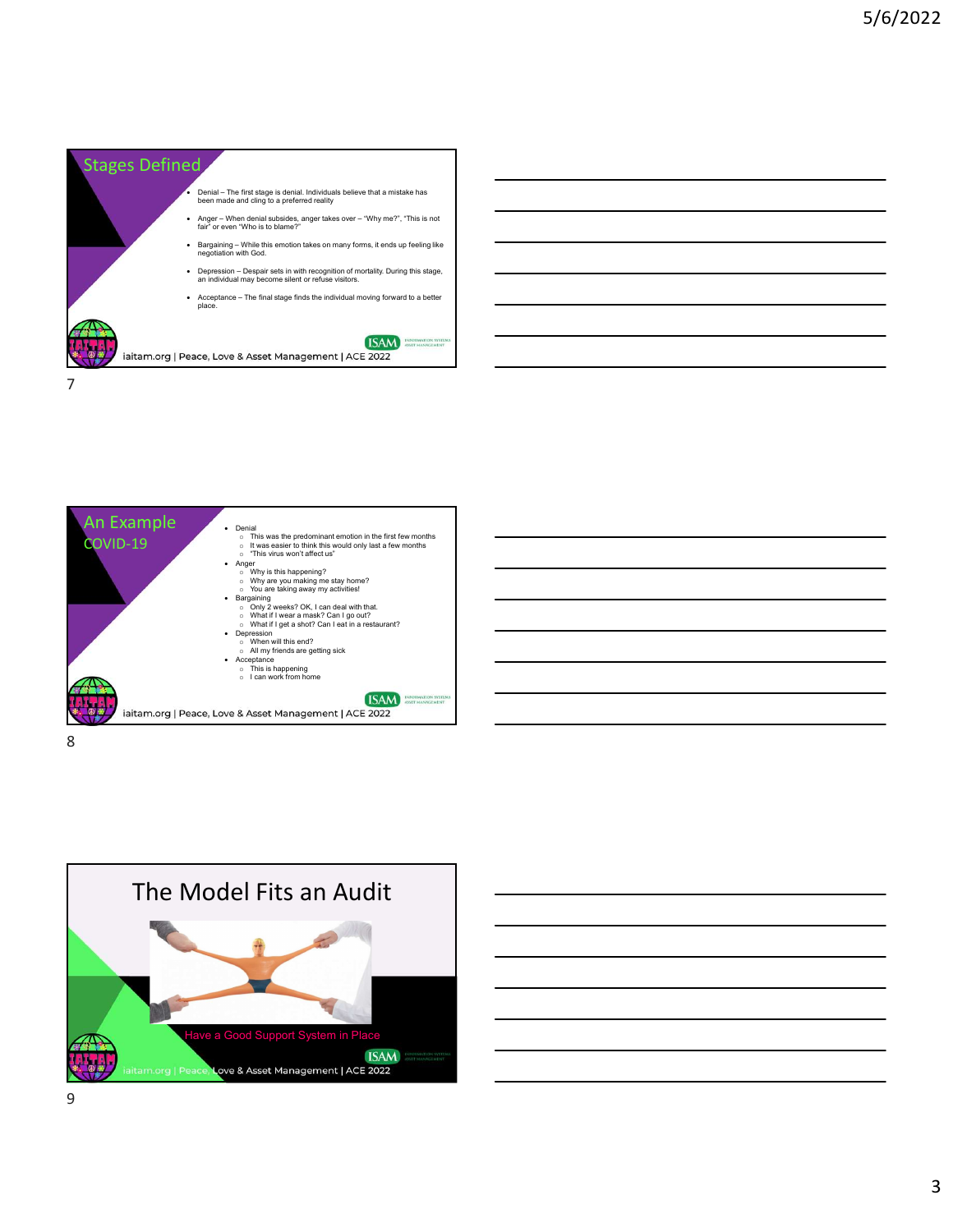





11



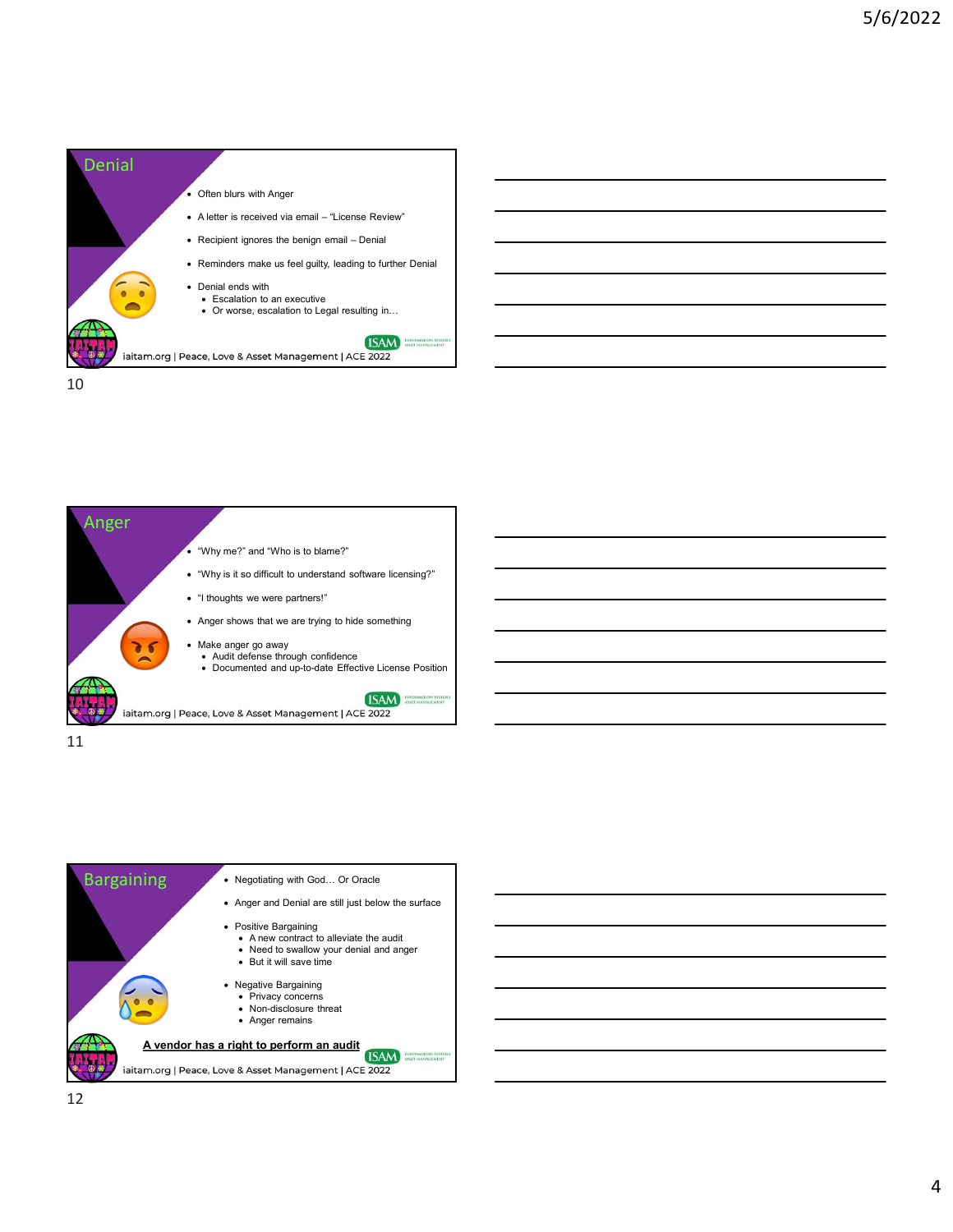









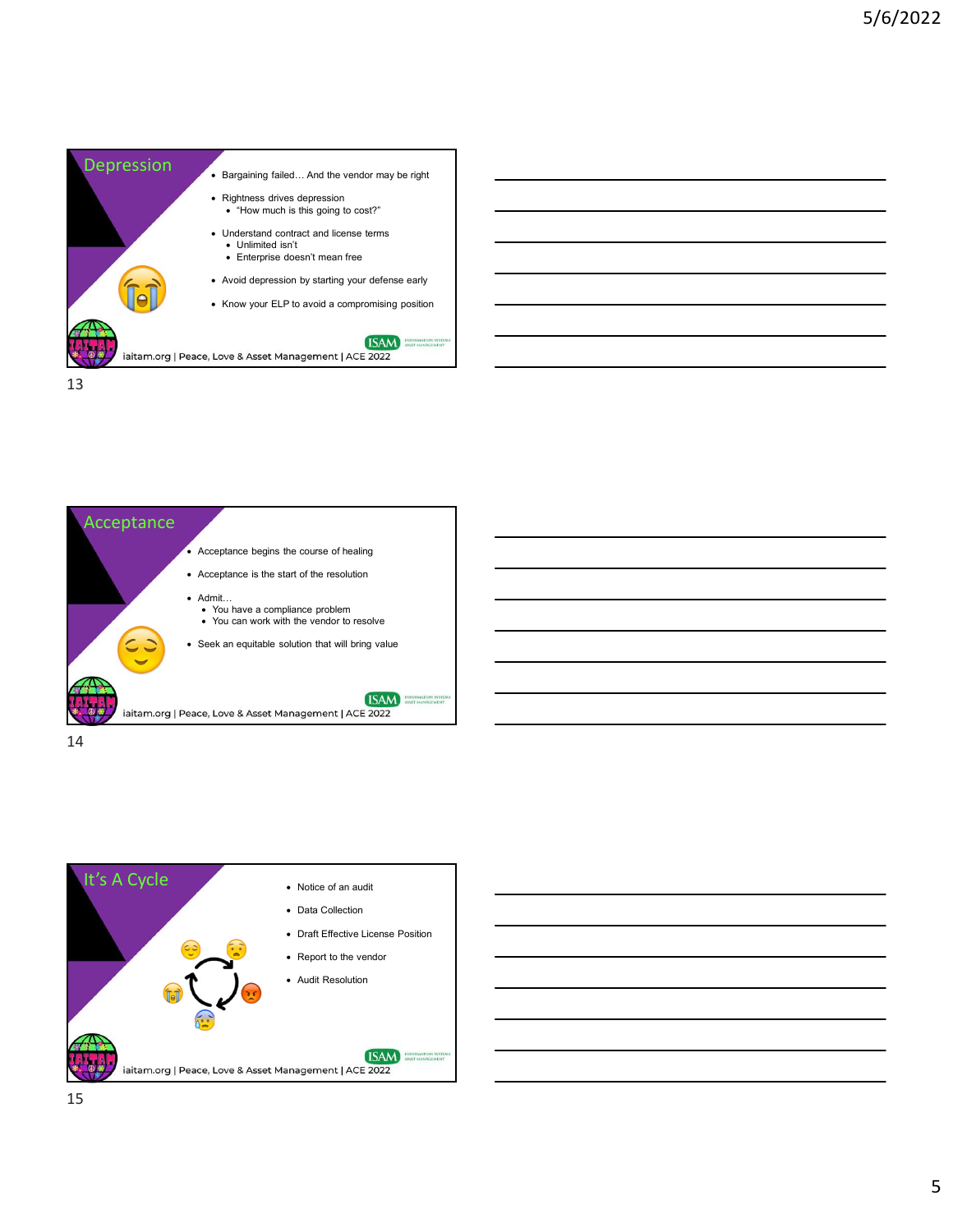





17



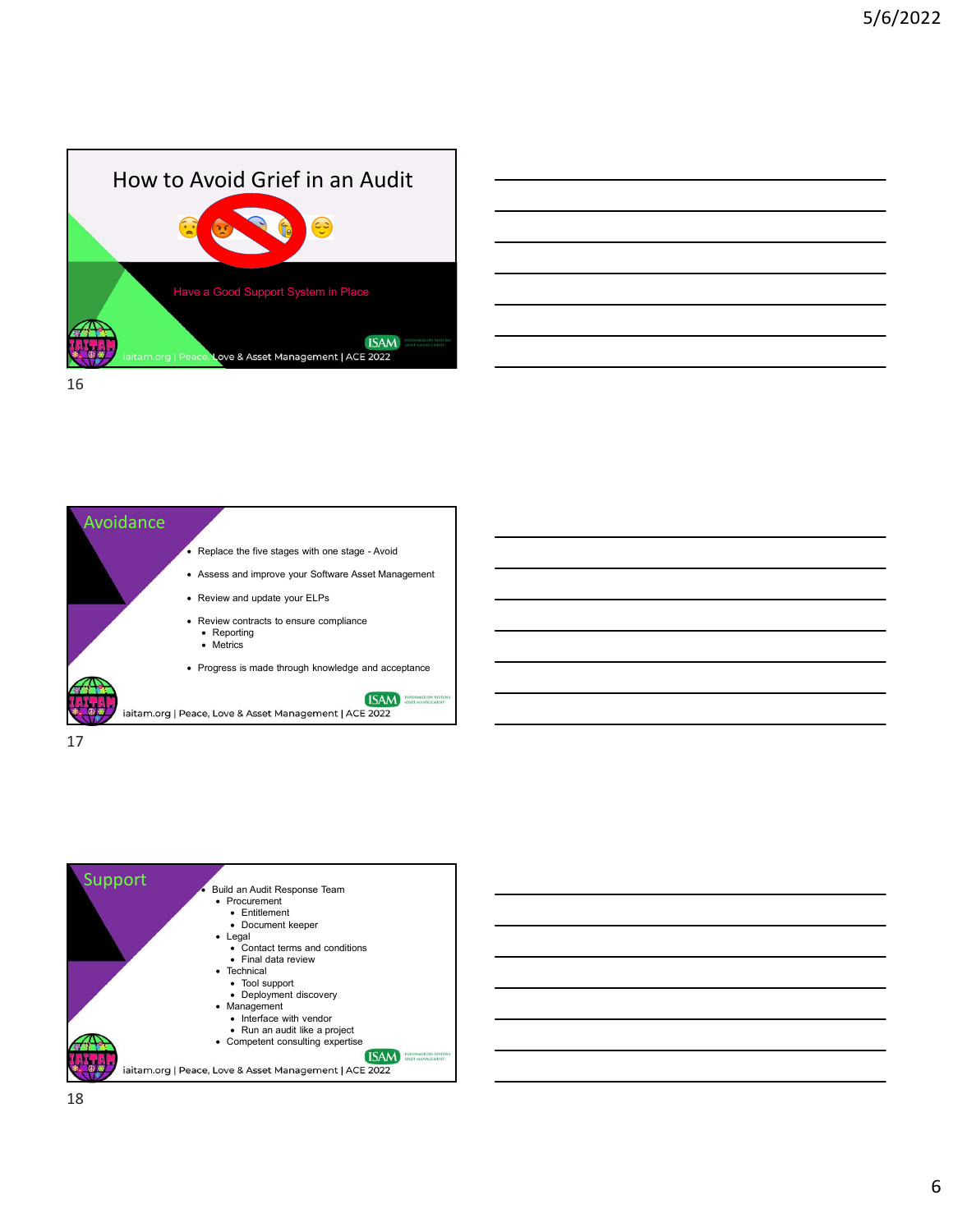



## **Conclusion**

- Have a good support system in place
- You can speed the steps, but you can't skip them
- Build SAM processes that can alleviate compliance issues
- 

Have a Good Support System in Place

20